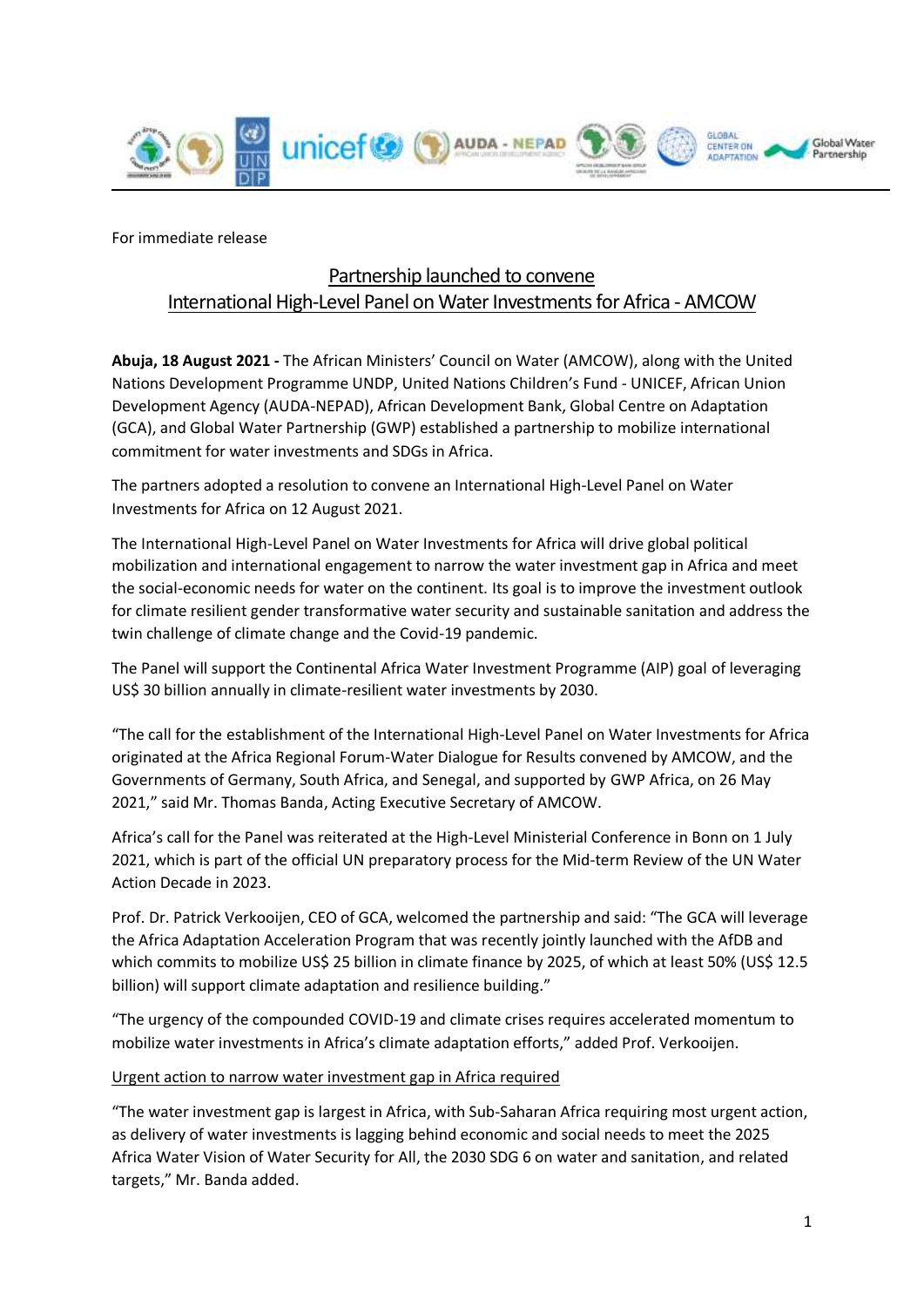Current water and sanitation sector investment in Africa stands at between US\$ 10 billion – US\$ 19 billion, according to the Infrastructure Consortium for Africa. The African Development Bank estimates that US\$ 64 billion should be invested annually to meet the 2025 Africa Water Vision.

"AMCOW's Governance Council recognized the critical water security challenge Africa faces when it adopted a Decision for transformation of Africa's water investment outlook through increased partnerships and implementation of an African Water Investment Programme (AIP) in February 2019," said Mr. Banda.

The Panel will develop a high-level report and investment plan for the United Nations and African Union Heads of States with recommendations for countries to mobilise US\$ 30 billion worth of investments each year towards the water infrastructure gap and requirements of US\$ 64 billion per year to meet the Africa Water Vision 2025 and contribute to the achievement of the 2030 Agenda.

The Panel will serve for a duration of 12 months and will be made up of fifteen representatives drawn from the current and former Heads of States of Africa as well as internationally, captains of industry, foundation leaders, and other influential personalities.

The Panel is expected to be launched in the final quarter of 2021.

### Partners confirmed commitment to Panel

Dr. Kelly Ann Naylor, Director for WASH at UNICEF, confirmed UNICEF's readiness to convene the panel and emphasized the importance of scaling up investments for climate resilient WASH with a particular focus on fragile countries and adaptation programmes in the WASH sector.

Dr. Pradeep Kurukulasuriya, Director of Global Environmental Finance at UNDP affirmed the organization's commitment to the panel and readiness to explore global finance mechanisms that would support implementation of the recommendations of the panel to mobilise investments.

Dr. Towela Nyirenda-Jere, Head of Economic Integration at AUDA-NEPAD said "The panel's work will contribute to and elevate ongoing efforts by AUDA-NEPAD to accelerate the implementation of transboundary water projects under the Programme for Infrastructure Development in Africa (PIDA)."

The AIP was adopted by African Union Heads of State as part of Programme for Infrastructure Development in Africa (PIDA)'s second Priority Action Plan in February 2021.

Mr. [Boniface Aleobua](https://mz.linkedin.com/in/boniface-aleobua-3202b535) of the African Development Bank said that the panel would need to look into ways to unlock bottlenecks that obstruct countries from accelerating preparation of bankable projects and credible pipelines for water investments.

Mr. Dario Soto Abril, CEO of GWP, welcomed the resolution for a partnership to convene the panel.

"The panel's goal aligns to GWP's strategy of mobilising for a water secure world, which aims to influence more than €10 billion in water-related investments over the next six years and significantly advance the water-related SDGs," Mr. Soto Abril said

The Panel's work will be supported by a joint virtual secretariat, hosted by the AIP Technical Support Unit hosted by GWP Africa Coordination office in Pretoria, South Africa and will include focal points comprised from the convenors: AMCOW, UNDP, UNICEF, GWP Africa, GCA, AfDB, and AUDA-NEPAD.